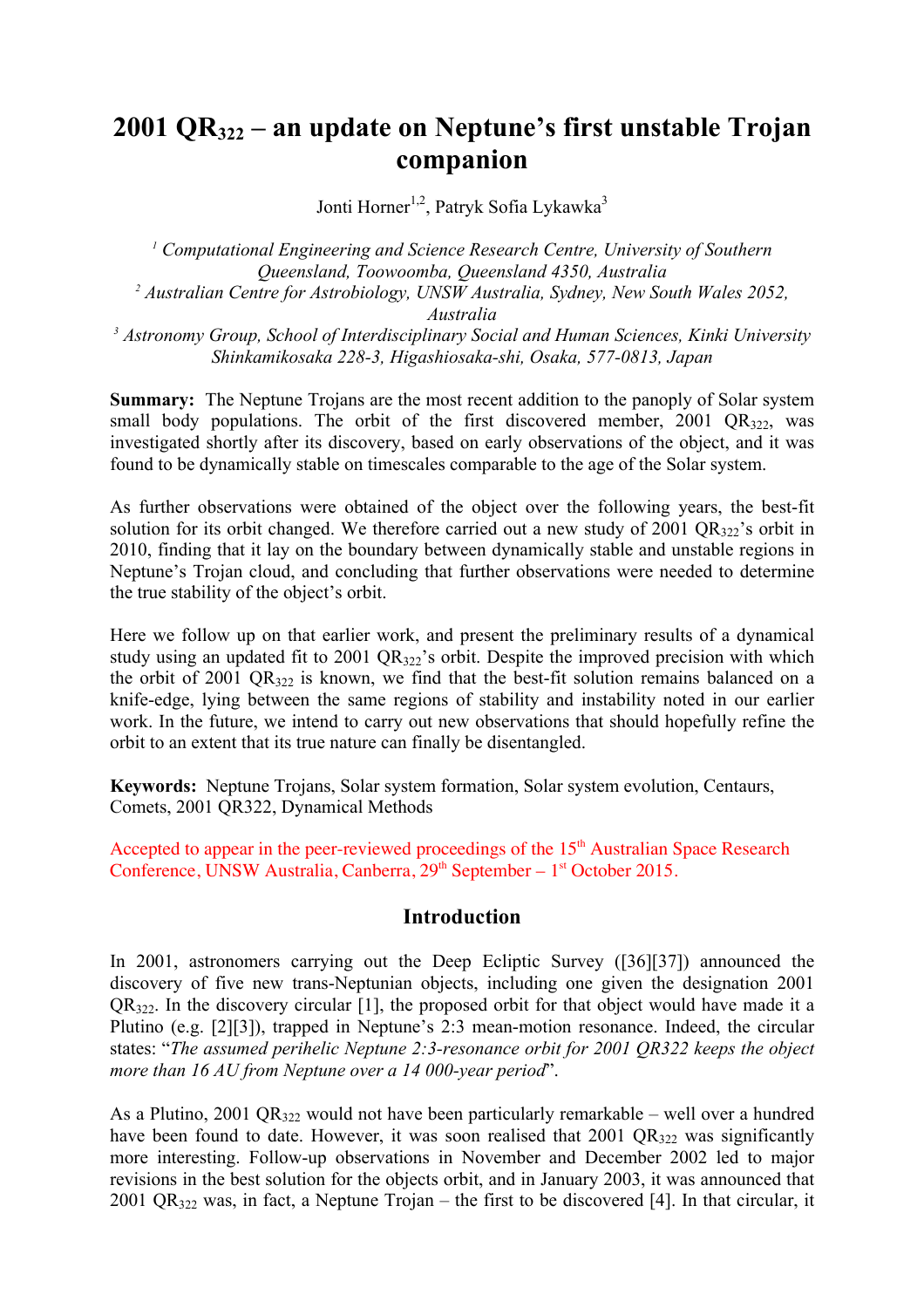was noted that, "*[a]ccording to the above orbit, the 1:1 Neptune librator remains more than 20 AU from Neptune over a 14 000-year period. E. Chiang has confirmed the object's status as the first known "Neptune Trojan" by integrating the orbit over 10<sup>9</sup> years*".

Following up on the discovery, two independent studies examined the orbital stability of the newly detected Neptunian Trojan. [5] employed a Frequency Map Analysis to produce maps of the diffusion rate of hypothetical Uranian and Neptunian Trojans. They noted that 2001  $QR_{322}$  lay close to the border of a stable region for low inclination Neptune Trojans, but found its orbit to be highly stable. They performed numerical integrations of a population of test particles based on the best-fit orbit of 2001 QR<sub>322</sub>, and found that only 10% escaped from the Trojan cloud over the lifetime of the Solar system, inferring that the object must be primordial, rather than a recent capture.

This result was strongly supported by the work of [6], who found that whilst the orbital evolution of 2001 QR<sub>322</sub> within the Neptunian Trojan cloud was chaotic, perturbed by the  $v_{18}$ secular resonance, this was insufficient to cause the object to escape from the Trojan cloud. In their simulations, the authors found that "*[t]he probability of escape to a non-Trojan orbit in our simulations was low, and only occurred for orbits starting near the low-probability edge of the orbital element distribution (largest values of initial semimajor axis and small eccentricity*)". The stable nature of 2001 QR<sub>322</sub>, it seemed, was confirmed, and was thereafter assumed by studies considering the formation and evolution of the Neptunian Trojan population (e.g. [7][8]).

In 2009, we began a project to examine whether it was possible to use the distribution of the Neptune Trojan population to constrain the nature of the giant planet's outward migration. It was clear from the orbits of the Plutinos that Neptune must have migrated over a considerable distance (e.g. [9][10]), but the newly discovered Neptune Trojans offered the opportunity to test the models of planetary migration to see which, if any, could reproduce the observed distribution, and predict the range of orbits over which future Trojans would be found (e.g.  $[11][12][13][14]$ .

In the course of that work, we noticed that the best-fit orbital solution for 2001  $QR_{322}$  had changed significantly over the years since the work of [5] and [6], as a result of new observations. With a longer observational arc available, the orbit of 2001  $QR_{322}$  had become better constrained, with orbital elements that had shifted significantly from the original studies. We decided to see whether the new orbit remained dynamically stable.

To do this, we carried out detailed *n*-body dynamical simulations of the new orbit ([15]), and found that the new solution was balanced precariously between regions of dynamical stability and instability. In our simulations, test particles located at a semi-major axis greater than 30.30 au were found to be significantly less stable than those at smaller semi-major axes. The nominal best-fit solution for the semi-major axis of 2001  $QR_{322}$  at the time of that work lay at 30.3023 au, right at the very inner edge of the unstable region.

In our simulations, half of the test particles considered were removed from the Solar system within just 590 Myr – a period far shorter than the system's age, but not so short that it did not remain feasible that 2001 QR<sub>322</sub> had formed in the Neptune Trojan cloud, or had been captured during that planet's migration, in the Solar system's youth. Given the sharp delineation between regions with greatly differing stability, our results highlighted the critical importance of further follow-up observations of 2001  $QR_{322}$ , to better constrain the objects orbit and to help resolve on which side of the dynamical divide it actually lies.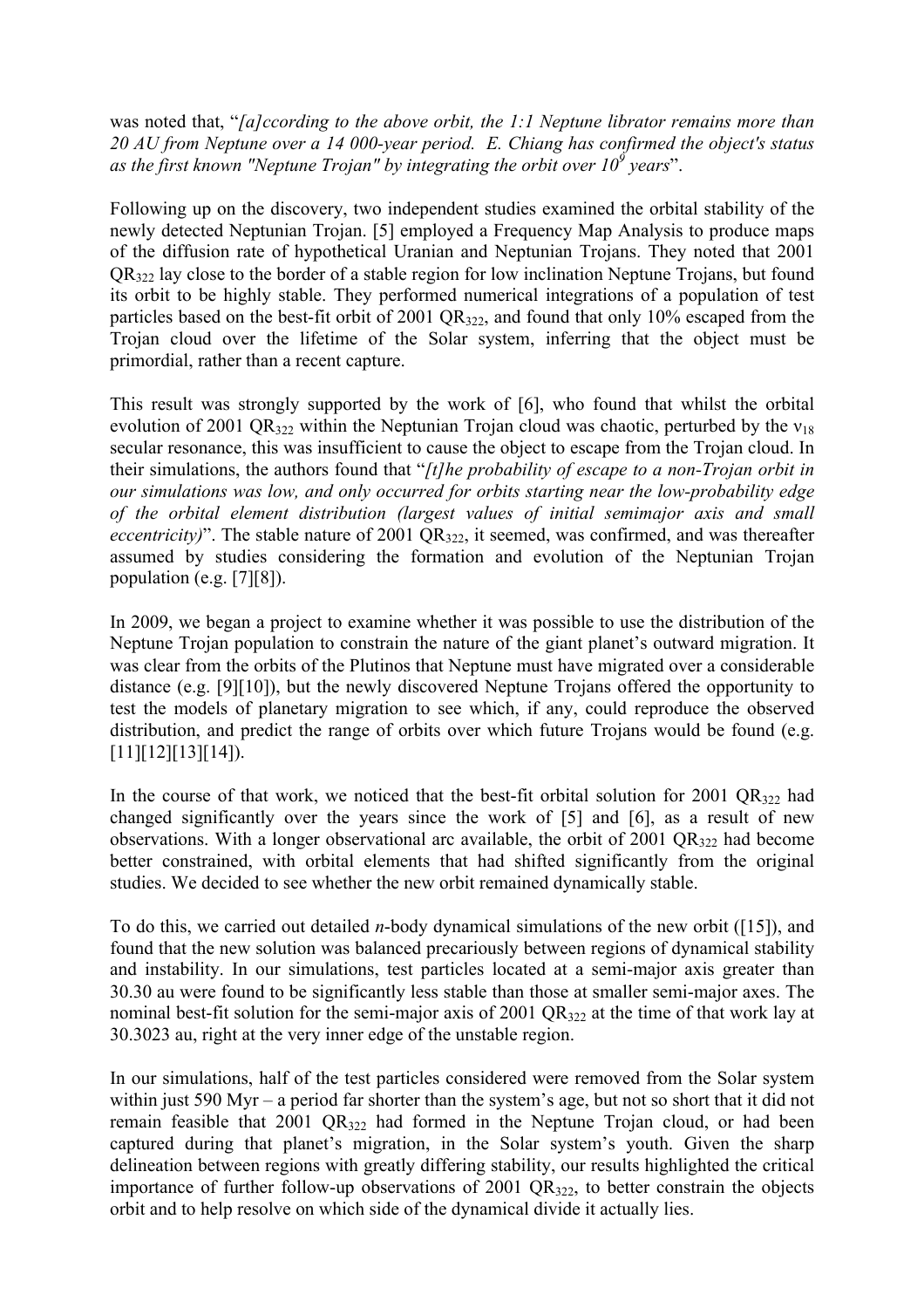In this work we present the preliminary results of a fresh study of 2001  $QR_{322}$ 's dynamical stability, based on an updated orbital solution published on the Asteroids Dynamics Site (AstDyS; [16]) website in January 2014. In the next section we describe the set-up of our new simulations, before presenting our preliminary results. We then conclude with a discussion of those results, and of the future work we plan to undertake.

#### **The Simulations**

In order to study the stability of the orbit of 2001 QR<sub>322</sub>, we took the best-fit orbital solution from the Asteroids Dynamic Site, AstDyS ([16]) on  $24<sup>th</sup>$  January 2014. The full solution, with uncertainties, is given in Table 1. For comparison, we also present the orbital elements used in our previous work, given in red italicised text, as obtained on  $26<sup>th</sup>$  January 2009 from the same website. Whilst the uncertainty on the semi-major axis, *a*, has increased slightly, the uncertainties of the other elements have dropped by a factor of  $\sim$ 2. We note, also, that the value of some elements has changed by significantly more than their original uncertainties<sup>1</sup>. Taken in concert, this highlights the critical importance of follow-up observations for Solar system objects – by extending the observational arc over which an object has been followed, its orbit can be greatly refined.

| <b>Element</b>         | Value    | $1$ - $\sigma$ uncertainty <sup>2</sup> |
|------------------------|----------|-----------------------------------------|
| $a$ (au)               | 30.2848  | 0.009292                                |
|                        | 30.3023  | 0.008813                                |
| $\boldsymbol{\ell}$    | 0.027298 | 0.0001605                               |
|                        | 0.031121 | 0.0003059                               |
| i(°)                   | 1.322    | 0.0005654                               |
|                        | 1.323    | 0.0009417                               |
| $\Omega$ (°)           | 151.599  | 0.01484                                 |
|                        | 151.628  | 0.02328                                 |
| $\omega$ ( $\degree$ ) | 163.415  | 0.4789                                  |
|                        | 160.73   | 0.8316                                  |
| M(°)                   | 66.336   | 0.4753                                  |
|                        | 57.883   | 0.7818                                  |
| Epoch (JD)             | 2456600  |                                         |
|                        | 2454800  |                                         |

*Table 1: The best-fit orbital elements, and their associated 1*-*σ uncertainties, for 2001 QR322. The values given in black are those used in the current work, and were obtained from [16] on 24th January 2014. The values given in red italics are those used in our previous work ([15]), obtained from [16] on 26th January 2009, and are included here to show how the best-fit solution has changed as a result of new observations being made. Here, a is the semi-major axis, e the eccentricity, i the inclination, Ω the longitude of the ascending node, ω the longitude of perihelion and M the mean anomaly of 2001 QR322 at the epoch given in the final row.*

<sup>&</sup>lt;sup>1</sup> The value of the semi-major axis, for example, has changed by 0.0175 au, a shift of twice the stated uncertainty in the 2009 values. The changes in *M* and  $\omega$  are even more striking – with their values shifting my many times the stated 2009 uncertainties.

 $2$  We note, here, that the values presented in this table, and used in our work, are the precise values as taken from the AstDyS system. It is readily apparent that the uncertainties in a given value (column 3) stretch to significantly more significant figures than given for the 'best fit' value (column 2). Whilst this is not ideal, we felt it best to exactly reproduce the data as taken from the AstDyS website, to ensure reproducibility of our results.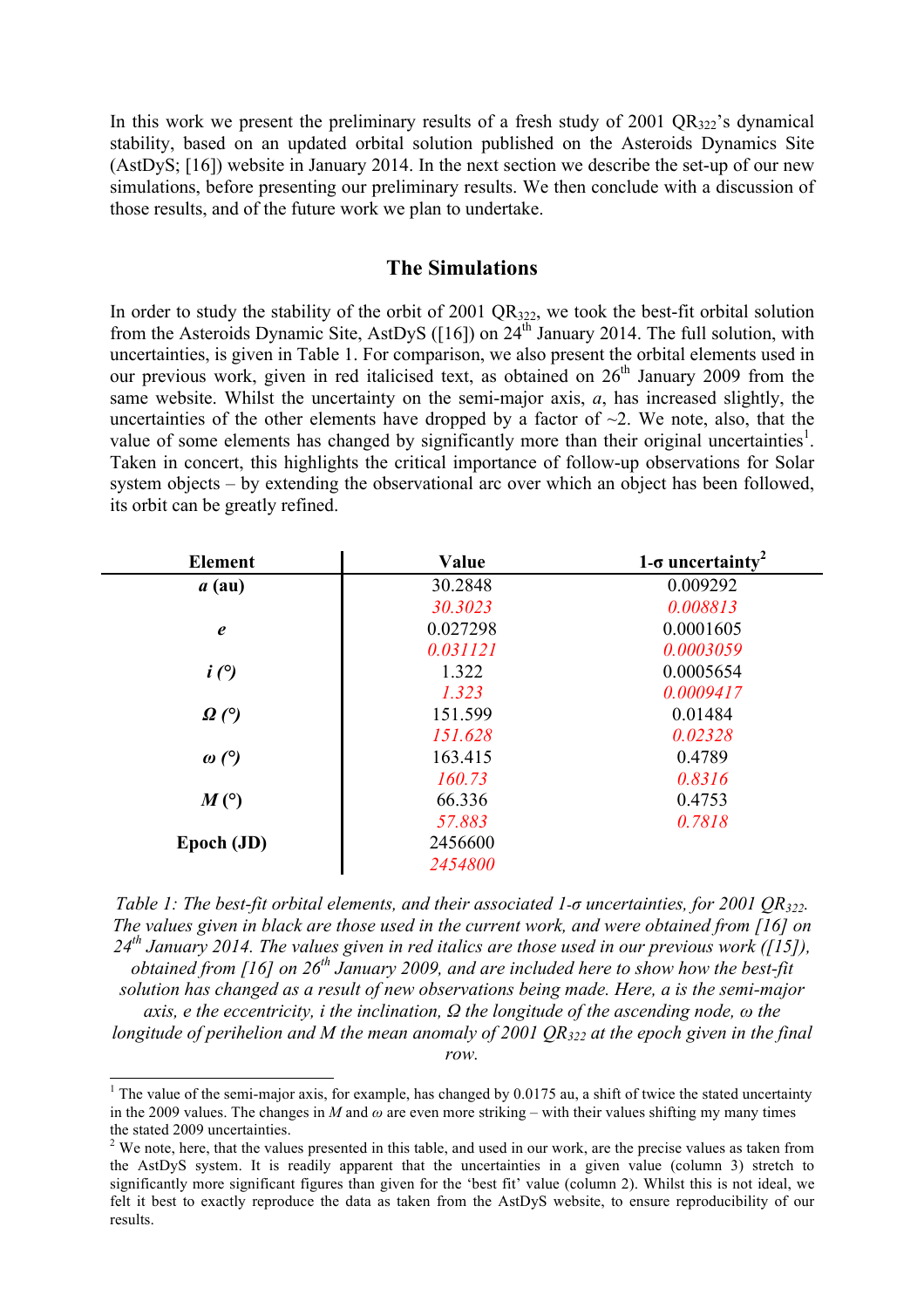To study the long-term stability of the orbit of 2001 QR322, we used the Hybrid integrator within the *n*-body dynamics package MERCURY ([17]) to follow the orbital evolution of an ensemble of massless test particles under the gravitational influence of the four giant planets for a period of four billion years. This technique (following the long term evolution of many objects using MERCURY) has proved highly successful in determining the dynamical stability of objects in our own Solar system (e.g. [15][18][19]). It has also been used to probe questions in astrobiology (e.g. [20][21][22][23]) and exoplanetary science (e.g. [24][25][26]). It allows the chaotic orbital evolution of the objects in question to be quantified in a probabilistic sense, as well as enabling the creation of stability maps that allow the behaviour as a function of initial orbital elements to be examined.

As in our earlier work, we created an ensemble of clones of 2001  $QR_{322}$  for our integrations, centred on the nominal best-fit orbit. The clones were spread across the full  $\pm 3\sigma$  uncertainty range for each of the six orbital elements considered. In our earlier studies of both Solar system objects (e.g. [27][28]) and exoplanetary systems (e.g. [25][26]), we have found that the orbital semi-major axis and eccentricity of objects typically play by far the most important role in determining their long-term stability – a fact that was clearly demonstrated in our earlier studies of 2001 QR $_{322}$  ([15]). For that reason we constructed our ensemble to maximise our resolution in these orbital elements. We tested a total of 51 unique values of semi-major axis, distributed evenly across the full  $\pm 3\sigma$  uncertainty range. At each of these semi-major axes, we tested 51 unique eccentricities, again evenly spread across the full  $\pm 3\sigma$  uncertainty range in that element. At each of these locations in *a-e* space, we tested five discrete values of inclination, and three unique values of the longitudes of perihelion and ascending node, and three mean anomalies, each spread evenly over the full  $\pm 3\sigma$  uncertainty range<sup>3</sup>. In total, this produced a test sample of 351,135 test particles  $(51 \times 51 \times 5 \times 3 \times 3 \times 3)$ .

The orbits of these test particles were then integrated forward in time under the gravitational influence of the four giant planets, Jupiter, Saturn, Uranus and Neptune, with an integration time-step of 120 days. Objects were removed from the simulations when they collided with one of the giant planets, fell into the central body, or were ejected to a barycentric distance of 1000 au, as in our previous studies of the Neptunian and Jovian Trojans ([15][18][27][28]). When objects were removed in this manner, the time at which the ejection or collision occurred was recorded.

### **Preliminary Results**

Of the 351,135 clones of 2001 QR322 integrated in this work, 99,949 survived for the full four billion years of the integrations (a 28.46% survival rate). During the first few million years of the simulations, no ejections or collisions occurred – with the first test particle to be removed coming after 3.66 million years. After this slow start, the decay began to proceed apace, with fully half the test particles being removed in the first 600 million years. By recording the time at which each test particle was removed, we are able to create a dynamical map that illustrates how the stability of 2001  $OR_{322}$  depends on its initial orbit, as can be seen in Figure 1, below. Equally, one can plot the decay of the number of test particles as a function of time, as can be seen in Figure 2.

<sup>&</sup>lt;sup>3</sup> We therefore tested the best-fit inclination value along with four others, located -3σ, -1.5σ, +1.5σ and +3σ from that value. For longitude of perihelion, ascending node, and mean anomaly, we therefore tested the best-fit values along with those  $+3\sigma$  and  $-3\sigma$  away.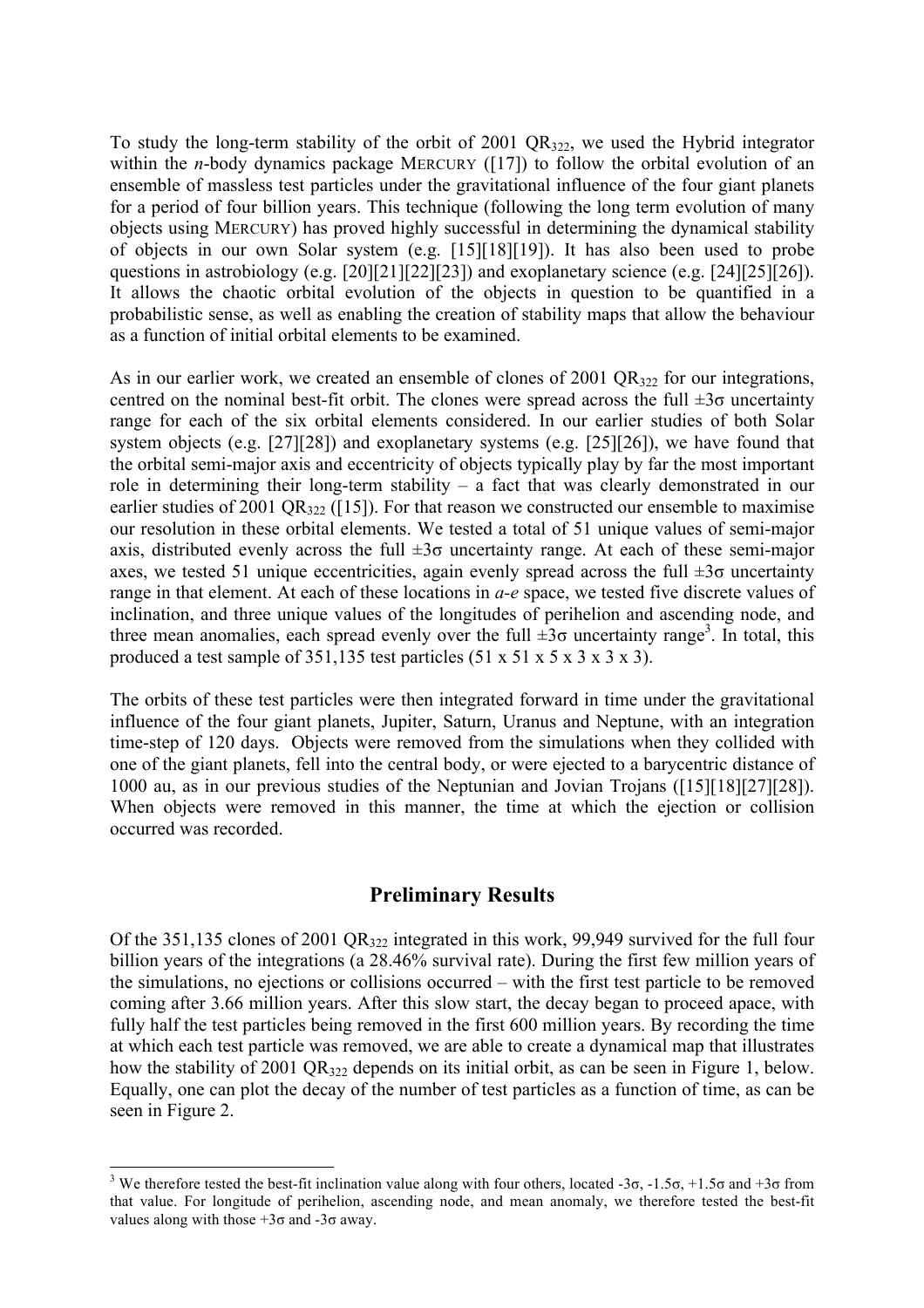

*Figure 1: The mean dynamical lifetime of the orbit of 2001 QR322 as a function of its initial semi-major axis and eccentricity. The nominal best-fit orbit lies at the centre of the plot,*  within the small hollow box, and the horizontal and vertical lines that radiate from it *represent the 1-σ uncertainties in semi-major axis and eccentricity. The lifetime plotted at each a-e location is the mean of 135 discrete simulations. It is clear that the best-fit orbital solution for 2001 QR322 falls right on the boundary between a region of high stability and one that is far more chaotic.* 



*Figure 2: The number of test particles surviving as a function of the time elapsed in our simulations. After a short period of dynamical relaxation (the first particle removed survived for 3.66 Myr), the population decays in a broadly exponential manner, although the 'half-life' of that exponential decay increases as time passes, as the objects from the least stable reaches of a-e space are removed.*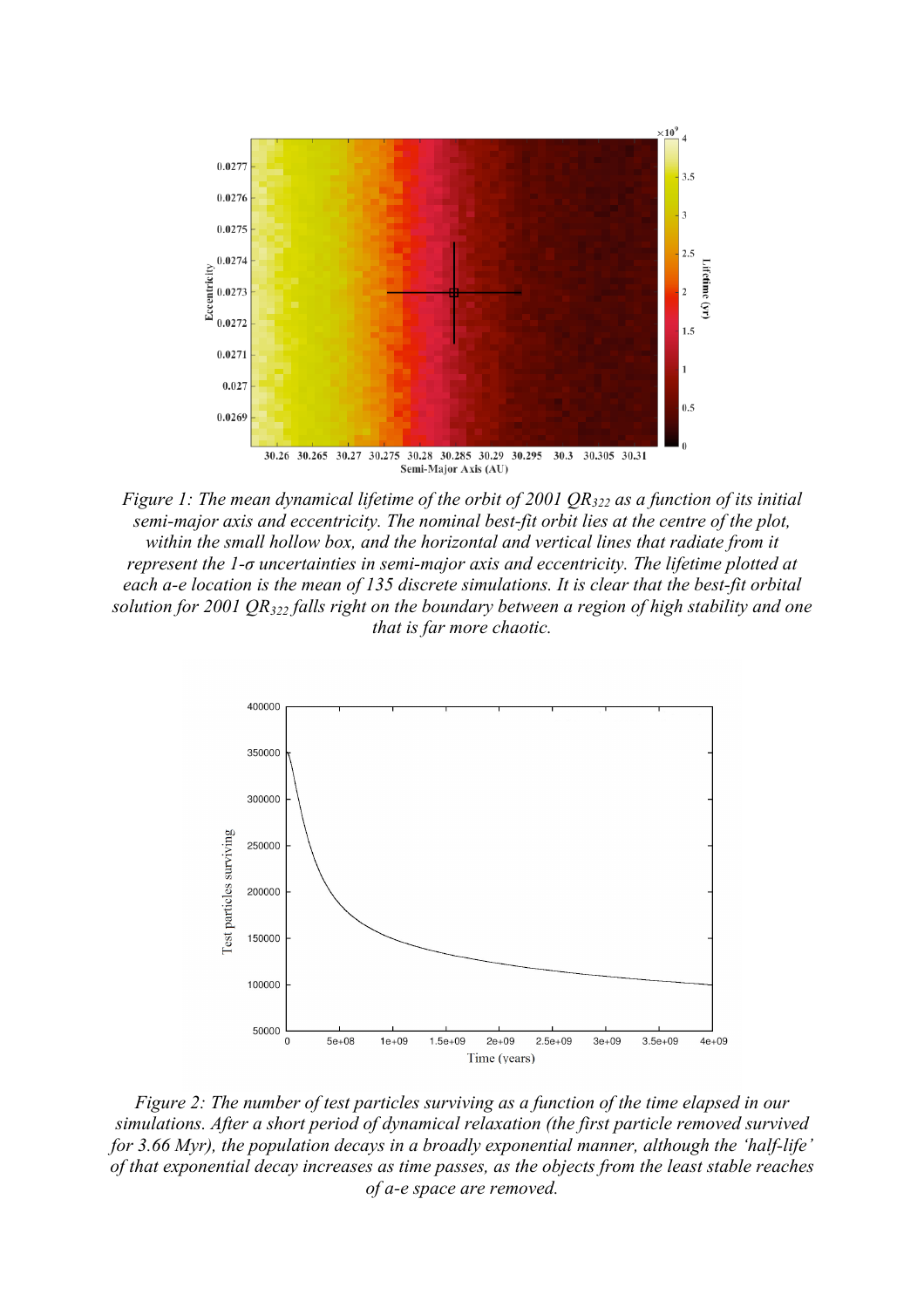## **Discussion and Conclusions**

In our previous study of the stability of 2001 QR $_{322}$  ([15]), we examined the evolution of an ensemble of 19,683 test particles, cloned in a six-dimensional swarm centred on the nominal best-fit orbit available at the time. That work revealed an object balanced on a dynamical precipice – right on the boundary between stable and unstable regions.

With a more refined orbit, based on a longer observational arc, we anticipated that new simulations could answer the question of 2001  $QR_{322}$ 's stability. On one hand, the best-fit solution might have moved to a more stable region of orbital element space, and we could therefore conclude that 2001  $OR_{322}$  was most likely captured as a Neptune Trojan in the final stages of planetary migration (e.g. [12]), or had formed with the planet and been carried along with it as the planet migrated to its current resting place (e.g. [11]). On the other, it was equally possible that the improved orbit for  $2001 \text{ OR}_{322}$  could place it firmly in an unstable region – suggesting that it might only recently have been captured as a Neptunian Trojan (as is thought to be the case for  $2004 \text{ KV}_{18}$ ; [28]).

In this work we expand upon our previous study of  $2001 \text{ QR}_{322}$ , taking advantage of the greatly increased computational capacity available to us. We simulated a population of test particles more than an order of magnitude larger than in our previous work, and followed their evolution for a factor of four times longer (4 Gyr vs. 1 Gyr). This has allowed us to increase the resolution with which we can map the dynamical stability of 2001 QR $_{322}$ 's orbit, as well as allowing us to probe cases where the instability occurs on timescales longer than those considered in our earlier work.

Whilst our detailed analysis of the results is still ongoing, it is immediately apparent from examination of Figure 1 that the stability of 2001 QR<sub>322</sub> remains strongly dependent on the initial semi-major axis of its orbit. Despite the longer observational arc and generally smaller uncertainties in the best-fit orbit, that solution remains precariously balanced between regions of significant dynamical stability and instability. As in our earlier work, fully half of the test particles considered were removed from the Solar system within the first 600 Myr of our simulations. Indeed, despite the changes to the orbital solution, our results are remarkably similar to those we obtained in 2010.

Our simulations reveal that all *a-e* locations within the 1-σ uncertainties are unstable on timescales less than  $\sim$ 2 Gyr, which in turn suggests that the object is truly dynamically unstable. That said, it should be noted that instability on timescales of hundreds of millions of years, or several billion years, is not incompatible with the idea that  $2001 \text{ QR}_{322}$  has been trapped in the Neptunian Trojan cloud since the cessation of planetary migration (as discussed in [15]).

To illustrate this point, let us assume, for the sake of argument, that the initial population of the Neptunian Trojan cloud was large<sup>4</sup>, and then assume that a non-negligible subset of that population moved on orbits similar to that of 2001 QR322. In such a scenario, it is readily apparent that a significant population of such objects could survive to the current day. For a population decaying with a dynamical 'half-life' of 600 Myr,  $\sim$ 1% would be expected to survive for four billion years. Furthermore, as we argued in [30], such a scenario would allow

 <sup>4</sup> This seems a reasonable assumption, given that estimates of the *current* Neptunian Trojan population have ranged as high as  $10^7$  objects more than 1 km in diameter (e.g. [29]).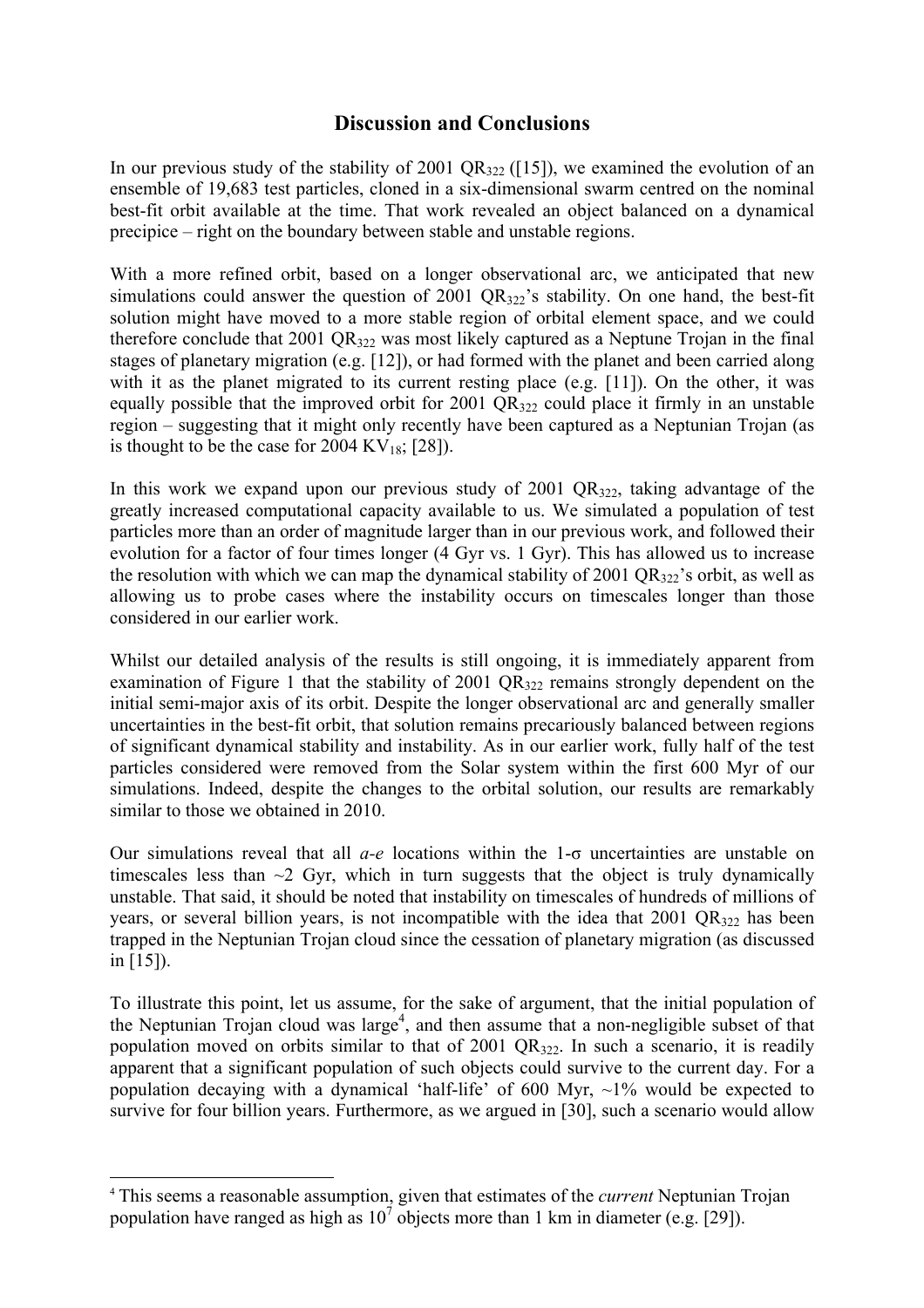the Neptunian Trojans to act as a continual source of fresh material to the Centaur population, and from there, to the inner Solar system<sup>5</sup>.

Given that objects escaped from the Neptunian Trojan cloud at all locations plotted in Figure 1, it is clear that even the most stable orbital solutions for 2001  $QR_{322}$  do not preclude its eventual escape to the Centaur population. We still require the orbit of 2001  $QR_{322}$  to be further constrained before we can conclusively determine its true stability.

To that end we plan to obtain follow-up observations of 2001 QR $_{322}$  in 2016, with the goal of further refining the best-fit solution to its orbit, and hopefully answering the question of its true dynamical stability, once and for all.

### **Acknowledgements**

JH is supported by USQ's Strategic Research Fund: the STARWINDS project. The authors thank Richard Schwarz and an anonymous reviewer for their comments and feedback on our work during the review process, which helped us to improve the clarity and flow of our paper.

### **References**

1. Wasserman, L. H., Chiang, E., Jordan, A. B., Ryan, E. L., Buie, M. W., Millis, R. L., Kern, S. D., Elliot, J. L., Washburn, K. E. and Marsden, B. G., MPEC 2001-V11 : 2001 QQ322, 2001 QR322, 2001 RU143, 2001 RV143, 2001 RW143", *Minor Planet Center Electronic Circular 2001-V11*, 2001, available at http://www.minorplanetcenter.net/iau/mpec/K01/K01V11.html

2. Yu, Q. and Tremaine, S., "The Dynamics of Plutinos", *The Astronomical Journal*, 1999, 118, pp. 1873 – 1881

3. Chiang, E. I. and Jordan, A. B., "On the Plutinos and Twotinos of the Kuiper Belt", *The Astronomical Journal*, 2002, 124, pp. 3430 – 3444

4. Pittichova, J. A., Meech, K. J., Wasserman, L. H., Trilling, D. E., Millis, R. L., Buie, M. W., Kern, S. D., Clancy, K. B., Hutchison, L. E., Chiang, E. and Marsden, B. G., "MPEC 2003-A55 : 2001 QR322", *Minor Planet Center Electronic Circular 2003-A55,* 2003, available at http://www.minorplanetcenter.net/iau/mpec/K03/K03A55.html

5. Marzari, F., Tricarico, P. and Scholl, H., "The MATROS project: Stability of Uranus and Neptune Trojans. The case of 2001 QR322", *Astronomy and Astrophysics*, 2003, 410, pp. 725 – 734

6. Brasser, R., Mikkola, S., Huang, T.-Y., Wiegert, P., and Inanen, K., "Long-term evolution of the Neptune Trojan 2001 QR322", *Monthly Notices of the Royal Astronomical Society*, 2004, 347, pp. 833 – 836

 $5$  The Centaurs are the direct parent population to the short-period comets (e.g. [31][32]), and are likely themselves sourced from a variety of regions, including the Scattered Disk (e.g. [33]), the Oort Cloud (e.g. [34][35]), and the Jovian and Neptunian Trojan clouds (e.g. [30]).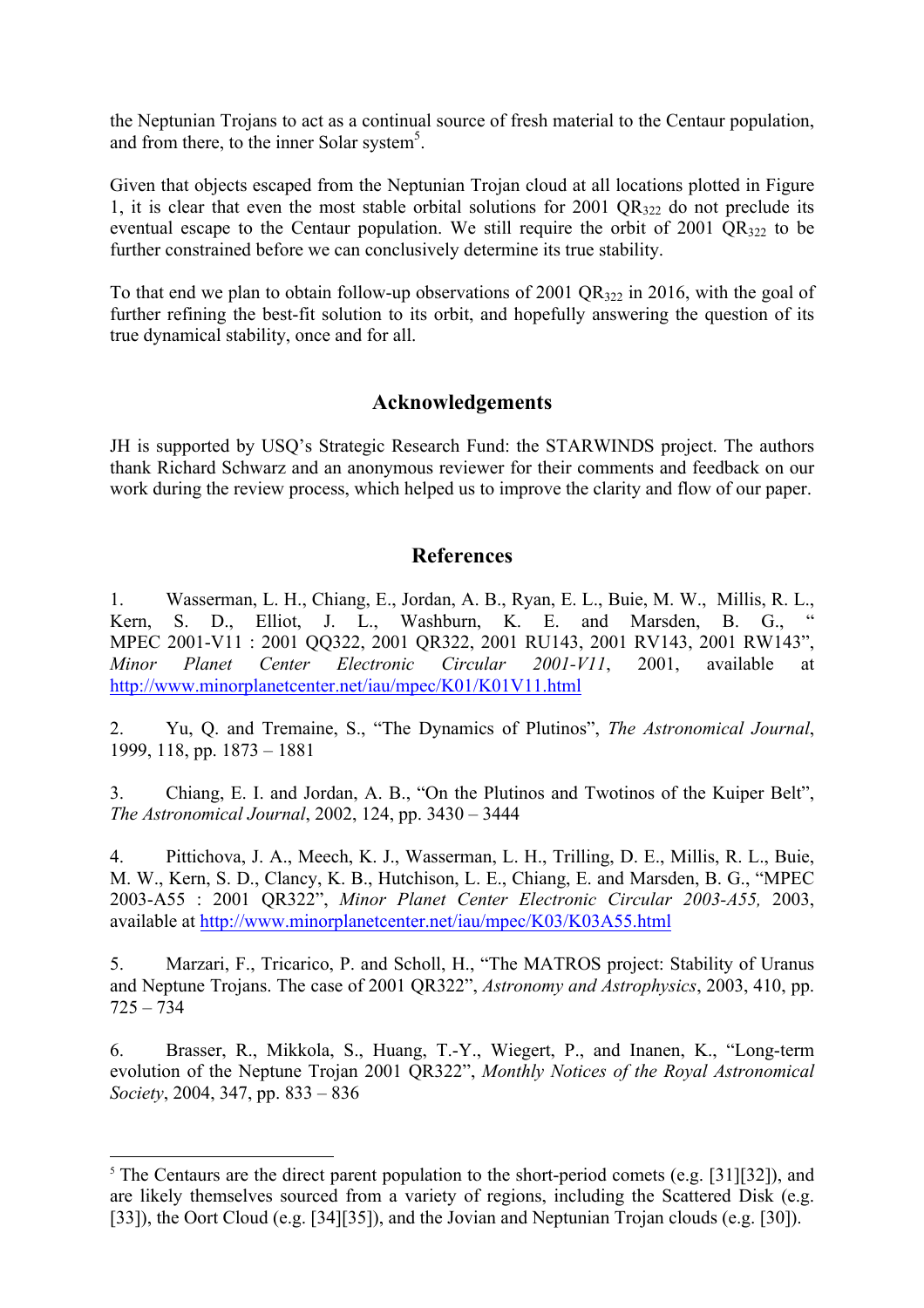7. Chiang, E. I. and Lithwick, Y., "Neptune Trojans as a Test Bed for Planet Formation", *The Astrophysical Journal*, 2005, 628, pp. 520 – 532

8. Nesvorný, D. and Vokrouhlický, D., "Chaotic Capture of Neptune Trojans", *The Astronomical Journal*, 2009, 137, pp. 5003 – 5011

9. Malhotra, R., "The origin of Pluto's peculiar orbit", *Nature*, 1993, 365, pp. 819-821

10. Hahn, J. M. and Malhotra, R., "Orbital Evolution of Planets Embedded in a Planetesimal Disk", *The Astronomical Journal*, 1999, 117, pp. 3041 – 3053

11. Lykawka, P. S., Horner, J., Jones, B. W. and Mukai, T., "Origin and dynamical evolution of Neptune Trojans – I. Formation and planetary migration", *Monthly Notices of the Royal Astronomical Society*, 2009, 398, pp. 1715 – 1729

12. Lykawka, P. S. and Horner, J., "The capture of Trojan asteroids by the giant planets during planetary migration", *Monthly Notices of the Royal Astronomical Society*, 2010, 405, pp. 1375 – 1383

13. Lykawka, P. S., Horner, J., Jones, B. W. and Mukai, T., "Formation and dynamical evolution of the Neptune Trojans – the influence of the initial Solar system architecture", *Monthly Notices of the Royal Astronomical Society*, 2010, 404, pp. 1272 - 1280

14. Lykawka, P. S., Horner, J., Jones, B. W. and Mukai, T., "Origin and dynamical evolution of Neptune Trojans – II. Long-term evolution", *Monthly Notices of the Royal Astronomical Society*, 2011, 412, pp. 537 - 550

15. Horner, J. and Lykawka, P. S., "2001 QR322: a dynamically unstable Neptune Trojan?", *Monthly Notices of the Royal Astronomical Society*, 2010, 405, pp. 49 - 56

16. The AstDyS website, http://hamilton.dm.unipi.it/astdys/ ; described in Knezevic, Z. and Milani, A., "Asteroids Dynamic Site – AstDyS", *IAU Joint Discussion 7: Space-Time Reference Systems for Future Research at IAU General Assembly - Beijing*, 2012

17. Chambers, J. E., "A hybrid symplectic integrator that permits close encounters between massive bodies", *Monthly Notices of the Royal Astronomical Society*, 1999, 304, pp. 793- 799.

18. Horner, J., Müller, T. G. and Lykawka, P. S., " (1173) Anchises – thermophysical and dynamical studies of a dynamically unstable Jovian Trojan", *Monthly Notices of the Royal Astronomical Society*, 2012, 423, 2587 - 2596

19. Kiss, Cs., Szabó, Gy., Horner, J., Conn, B. C., Müller, T. G., Vilenius, E., Sárneczky, K., Kiss, L. L., Bannister, M., Bayliss, D., Pál, A., Góbi, S., Verebélyi, E., Lellouch, E., Santos-Sanz, P., Ortiz, J. L., Duffard, R. and Morales, N., "A portrait of the extreme solar system object 2012 DR30", *Astronomy and Astrophysics*, 2013, 555, article id. A3

20. Horner, J. and Jones, B. W., "Jupiter friend or foe? I: The asteroids", *International Journal of Astrobiology*, 2008, 7, pp. 251 - 261

21. Horner, J. and Jones, B. W., "Jupiter - friend or foe? II: the Centaurs", *International Journal of Astrobiology*, 2009, 8, pp. 75 - 80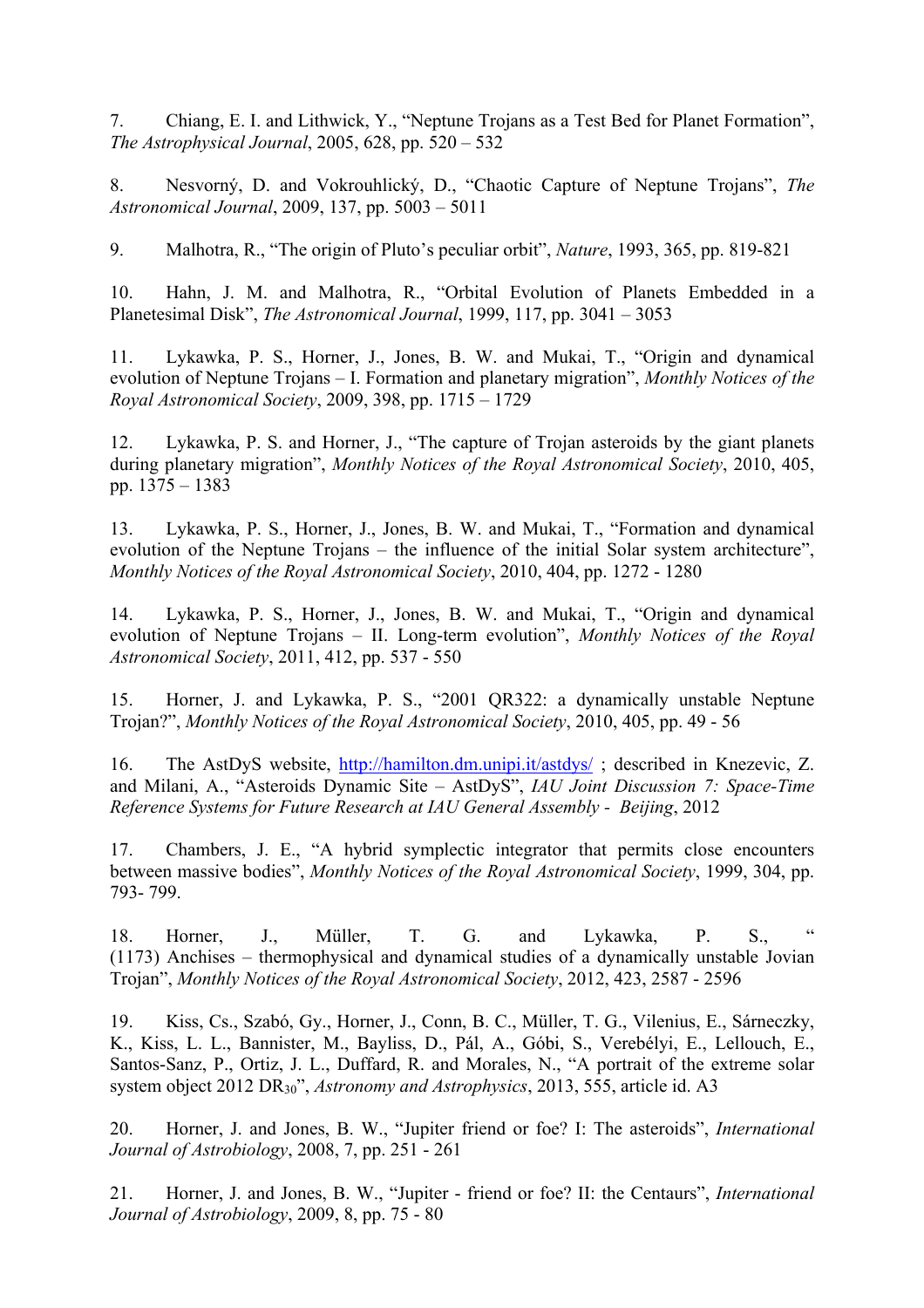22. Horner, J., Jones, B. W. and Chambers, J., "Jupiter - friend or foe? III: the Oort cloud comets", *International Journal of Astrobiology*, 2010, 9, pp. 1 - 10

23. Horner, J. and Jones, B. W., "Jupiter - friend or foe? IV: The influence of orbital eccentricity and inclination", *International Journal of Astrobiology*, 2012, 11, pp. 147 - 156

24. Marshall, J., Horner, J. and Carter, A., "Dynamical simulations of the HR8799 planetary system", *International Journal of Astrobiology*, 2010, 9, pp. 259 - 264

25. Robertson, P., Horner, J., Wittenmyer, R. A., Endl, M., Cochran, W. D., MacQueen, P. J., Brugamyer, E. J., Simon, A. E., Barnes, S. I. and Caldwell, C., "A Second Giant Planet in 3:2 Mean-motion Resonance in the HD 204313 System", *The Astrophysical Journal*, 2012, 754, article id. 50

26. Wittenmyer, R. A., Horner, J. and Marshall, J. P., "On the dynamical stability of the proposed planetary system orbiting NSVS 14256825", *Monthly Notices of the Royal Astronomical Society*, 2013, 431, pp. 2150 - 2154

27. Horner, J., Lykawka, P. S., Bannister, M. T. and Francis, P., "2008 LC18: a potentially unstable Neptune Trojan", *Monthly Notices of the Royal Astronomical Society*, 2012, 422, pp. 2145 - 2151

28. Horner, J. and Lykawka, P. S., "2004  $KV_{18}$ : a visitor from the scattered disc to the Neptune Trojan population", *Monthly Notices of the Royal Astronomical Society*, 2012, 426, pp. 159 - 166

29. Sheppard, S. S. and Trujillo, C. A., "A Thick Cloud of Neptune Trojans and Their Colours", *Science*, 2006, 5786, pp. 511 – 514

30. Horner, J. and Lykawka, P. S., "Planetary Trojans – the main short of the short period comets?", *International Journal of Astrobiology*, 2010, 9, pp. 227 – 234

31. Levison, H. F. and Duncan, M. J., "From the Kuiper Belt to Jupiter-Family Comets: The Spatial Distribution of Ecliptic Comets", *Icarus*, 1997, 127, pp. 13 - 32

32. Horner, J., Evans, N. W. and Bailey, M. E., "Simulations of the population of Centaurs – I. The Bulk statistics", *Monthly Notices of the Royal Astronomical Society*, 2004, 354, pp. 798 – 810

33. Volk, K. and Malhotra, R., "The Scattered Disk as the Source of the Jupiter Family Comets", *The Astrophysical Journal*, 2008, 687, pp. 714 – 725

34. Brasser, R., Schwamb, M. E., Lykawka, P. S. and Gomes, R. S., "An Oort cloud origin for the high-inclination, high-perihelion Centaurs", *Monthly Notices of the Royal Astronomical Society*, 2012, 420, pp. 3396 - 3402

35. Emel'yanenko, V. V., Asher, D. J. and Bailey, M. E., "A Model for the Common Origin of Jupiter Family and Halley Type Comets", *Earth, Moon and Planets,* 2013, 110, pp. 105-130